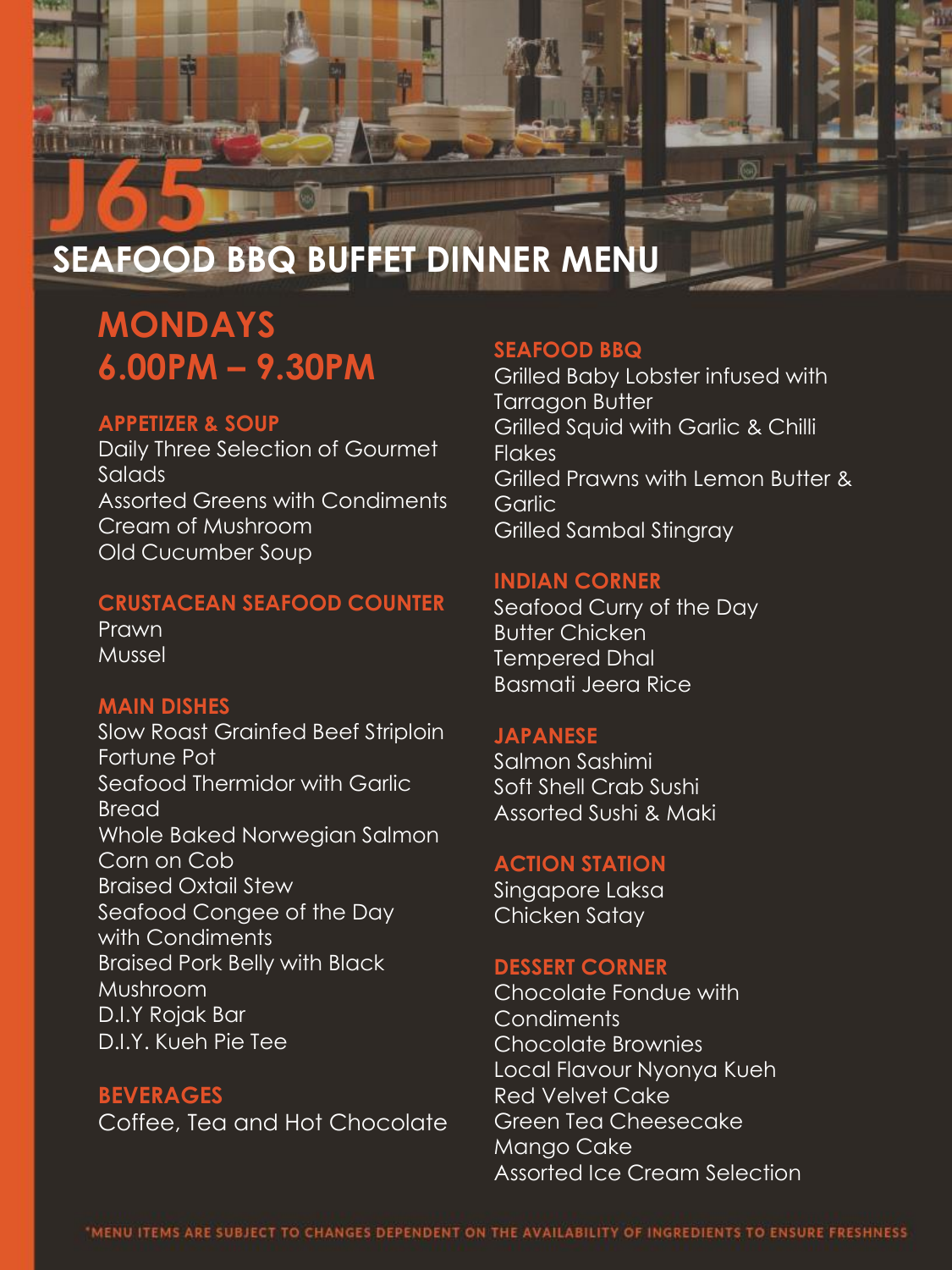

# **SALMON SHOWDOWN BUFFET DINNER MENU**

# **TUESDAYS 6.00PM – 9.30PM**

#### **APPETIZER & SOUP**

Daily Three Selection of Gourmet Salads Assorted Greens with Condiments Smoked Salmon Salad Cream of Mushroom Old Cucumber Soup

#### **CRUSTACEAN SEAFOOD COUNTER**

Prawn Mussel

# **MAIN DISHES**

Salmon Pie Whole Baked Norwegian Salmon With Tomato Coulis Salmon Fried Rice Pasta with Smoked Salmon Chilli Style Slipper Lobster with Mantou Braised Oxtail Stew Salmon Congee with Condiments Braised Pork Belly with Black Mushroom D.I.Y Rojak Bar Salmon Pie Tee

## **JAPANESE**

Salmon Sashimi Soft Shell Crab Sushi Assorted Sushi & Maki

#### **ACTION STATION**

Singapore Laksa Grilled Salmon Head with Teriyaki Sauce

#### **INDIAN CORNER**

Salmon Flakes with Tempered Spices & Curry Leaves Butter Chicken Tempered Dhal Basmati Jeera Rice

#### **DESSERT CORNER**

Chocolate Fondue with **Condiments** Chocolate Brownies Local Flavour Nyonya Kueh Red Velvet Cake Green Tea Cheesecake Mango Cake Assorted Ice Cream Selection

#### **BEVERAGES**

Coffee, Tea and Hot Chocolate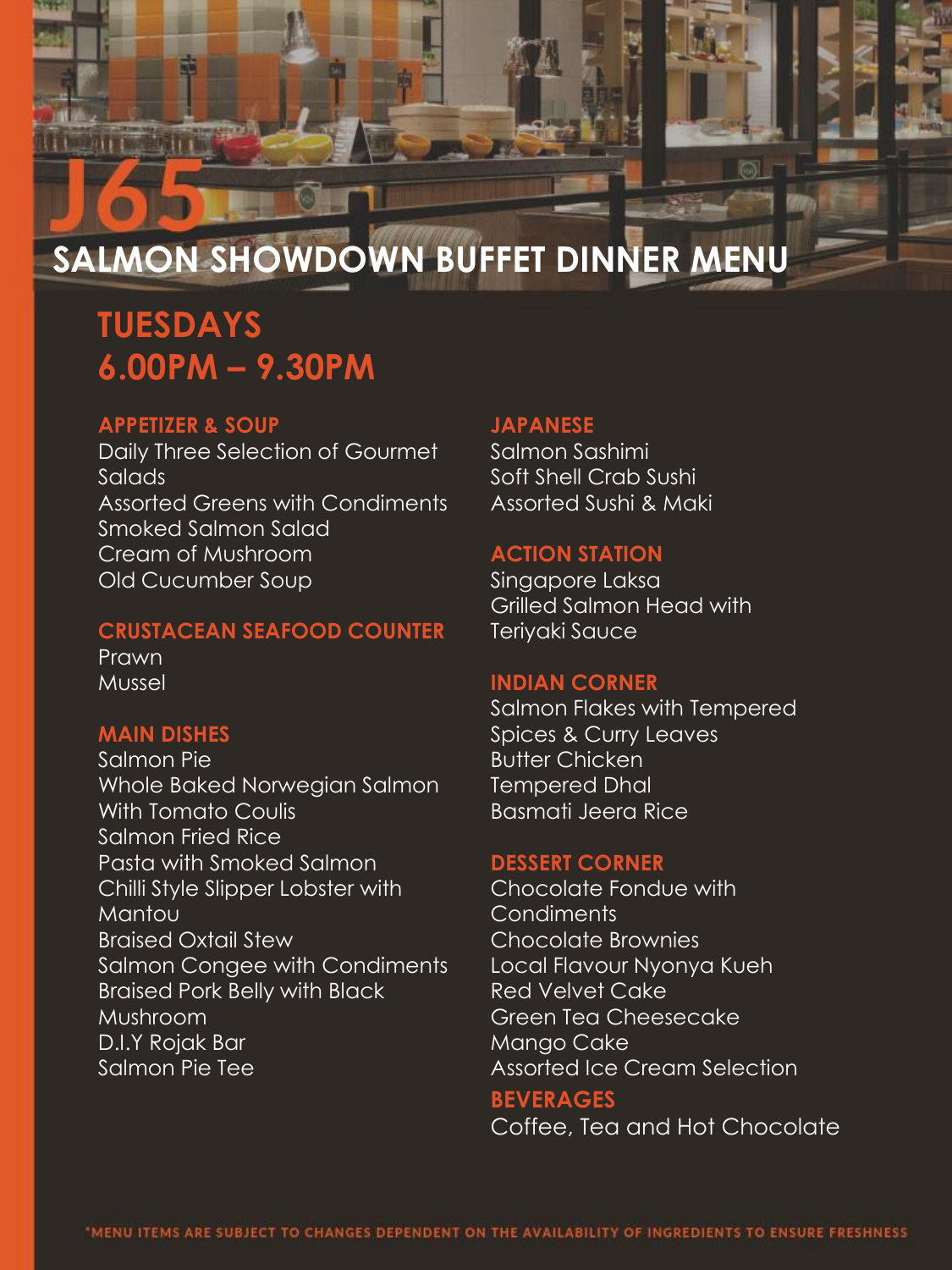

# **LOBSTER ROCK 'N' ROLL BUFFET DINNER MENU**

# **WEDNESDAYS 6.00PM – 9.30PM**

#### **APPETIZER & SOUP**

Daily Three Selection of Gourmet Salads Assorted Greens with Condiments Lobster Bisque Double Boiled Chicken Soup

# **CRUSTACEAN SEAFOOD COUNTER**

Boston Lobster Prawn Mussel

# **MAIN DISHES**

Baked Lobster Thermidor Singapore Chilli Style Lobster Asian Percik Style Lobster Black Pepper Lobster Slow Roast Grainfed Beef Striploin Braised Oxtail Stew Whole Baked Norwegian Salmon Lobster Fried Rice Lobster Congee with Condiments

### **BEVERAGES** Coffee, Tea and Hot Chocolate

# **JAPANESE**

Salmon Sashimi Soft Shell Crab Sushi Assorted Sushi & Maki

#### **ACTION STATION**

Signature Lobster Laksa Grilled Baby Lobster Infused with Tarragon Butter

## **INDIAN CORNER**

Lobster Claw with Curry Butter Chicken Tempered Dhal Basmati Jeera Rice

# **DESSERT CORNER**

Durian Pengat Chocolate Fondue with **Condiments** Chocolate Brownies Local Flavour Nyonya Kueh Rainbow Cake Chocolate Eclair Assorted Ice Cream Selection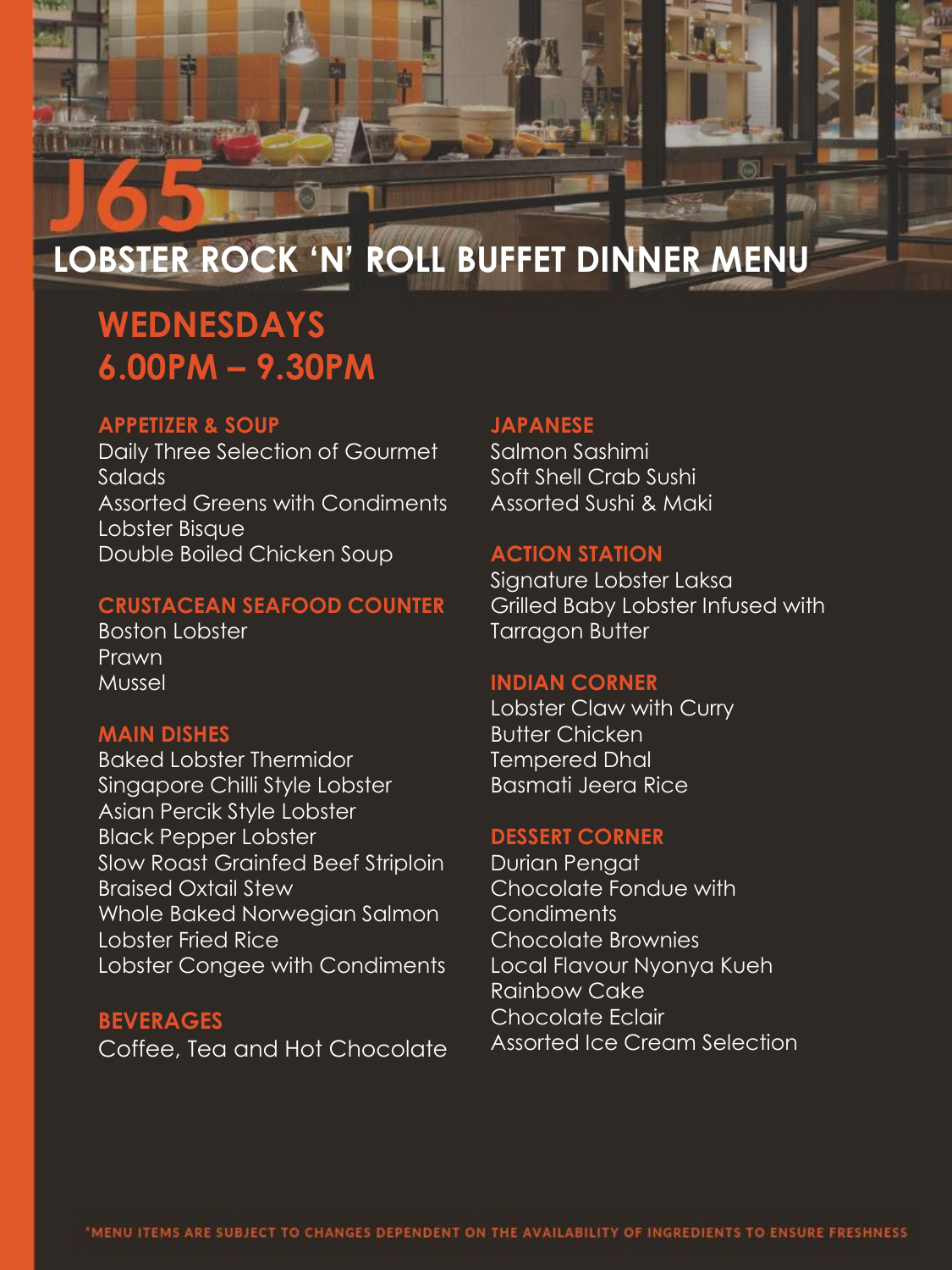

# **ASIAN SEAFOOD BUFFET DINNER MENU**

# **SUNDAYS & THURSDAYS 6.00PM – 9.30PM**

#### **APPETIZER & SOUP**

Daily Three Selection of Gourmet Salads Assorted Greens with Condiments Cream of Mushroom Old Cucumber Soup

#### **CRUSTACEAN SEAFOOD COUNTER**

Prawn Mussel

#### **MAIN DISHES**

Slow Roast Grainfed Beef Striploin Fortune Pot Sambal Squid Petai Kam Heong Style Clam Deep Fried Ebi Prawn with Wasabi Kewpie Mayo Whole Baked Salmon with Percik Sauce Chilli Style Slipper Lobster with **Mantou** Assam Pedas Oxtail Seafood Congee of the Day with Condiments Braised Pork Belly with Black Mushroom D.I.Y Rojak Bar D.I.Y. Kueh Pie Tee

# **JAPANESE**

Salmon Sashimi Soft Shell Crab Sushi Assorted Sushi & Maki

#### **ACTION STATION**

Singapore Laksa Grilled Baby Lobster Infused with Tarragon Butter

#### **INDIAN CORNER**

Seafood Curry of the Day Butter Chicken Tempered Dhal Basmati Jeera Rice

#### **DESSERT CORNER**

Chocolate Fondue with **Condiments** Chocolate Brownies Local Flavour Nyonya Kueh Red Velvet Cake Green Tea Cheesecake Mango Cake Assorted Ice Cream Selection

#### **BEVERAGES**

Coffee, Tea and Hot Chocolate